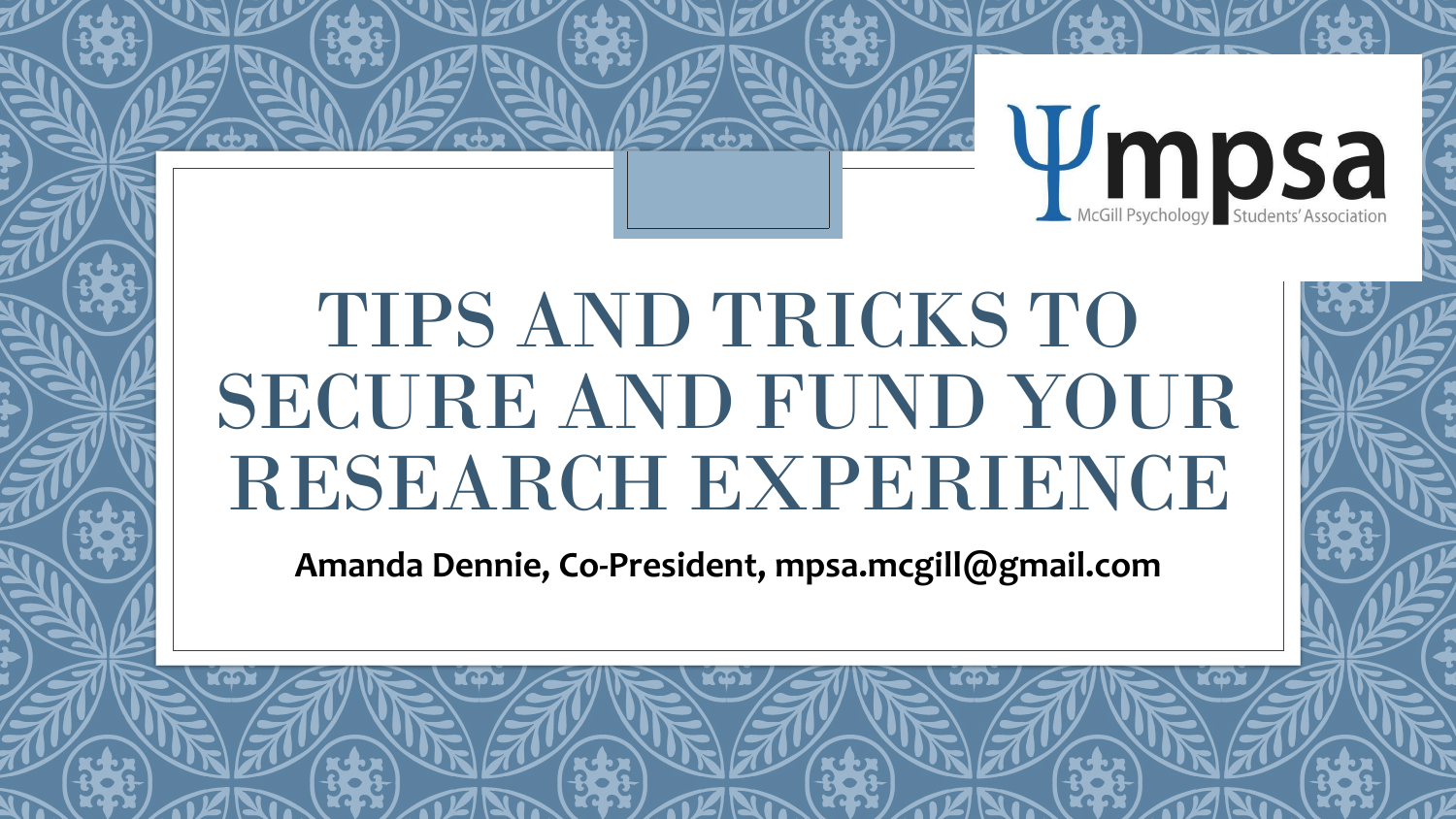# **Why Research?**



- Grad School
	- Know what to expect
	- Need exp. for most PhD and PsyD programs, not relevant for counselling.
	- Potential Supervisor
- Letters of reference
- Broadening horizons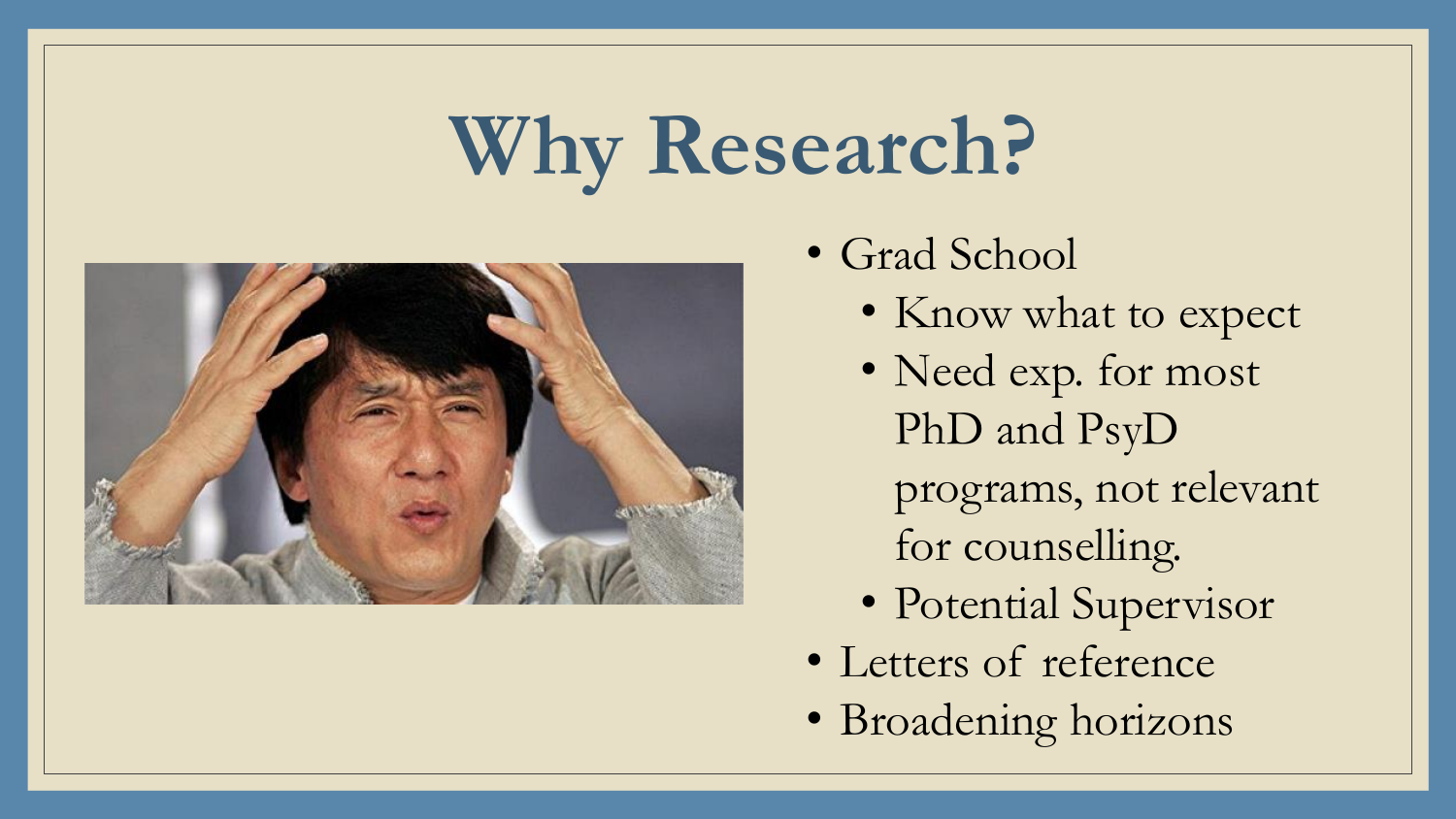# **How Do I Get It?**



**1. BEING AWARE** OF EXISTING OPPORTUNITIES **2. CREATING** OPPORTUNITIES FOR YOURSELF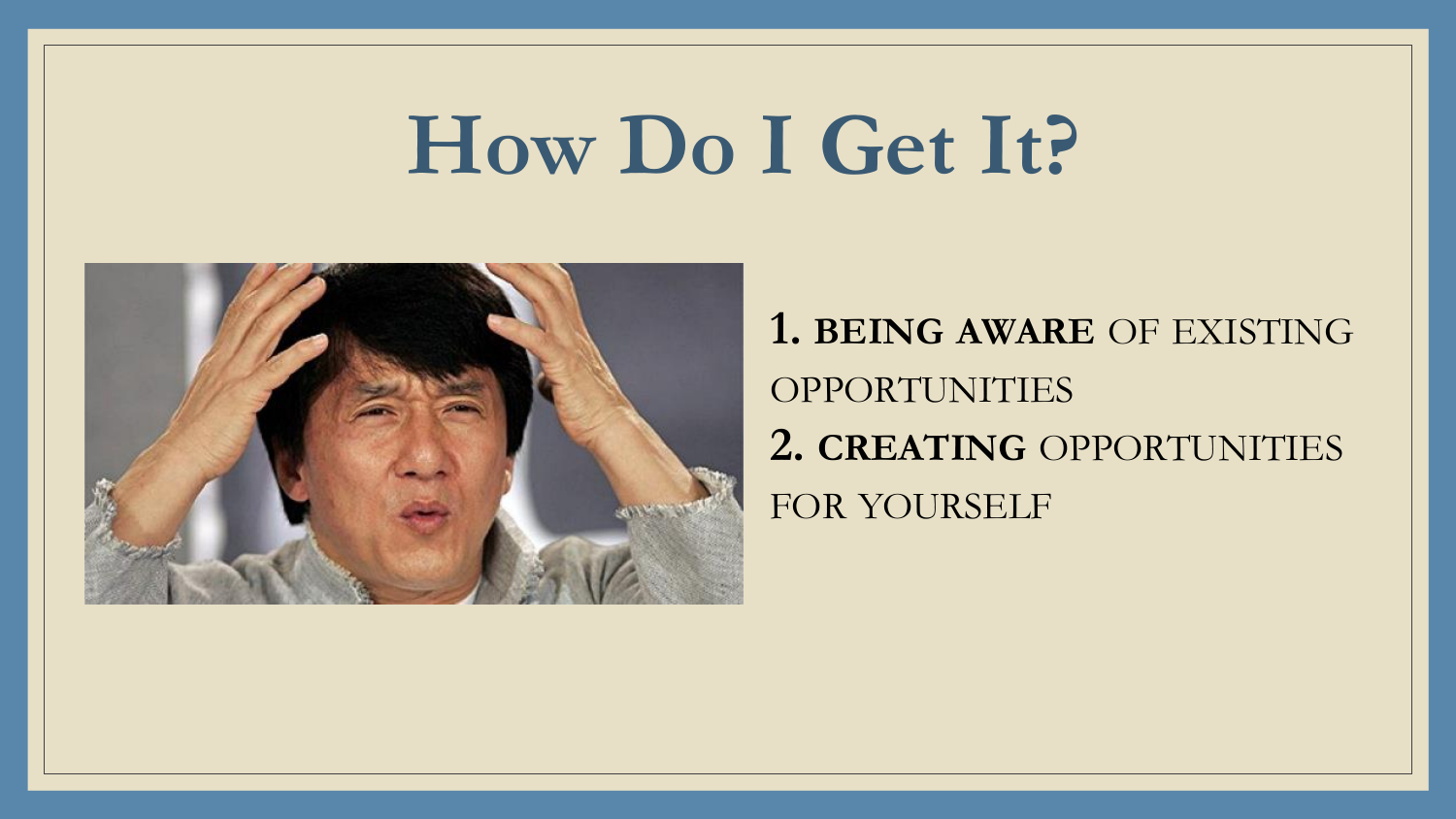## **Being Aware of Existing Opportunities (McGill)**

- Work Study Program (all year) and Arts Student Employment Fund (both semesters, but watch out for specific deadlines)
- SURA/ARIA (faculty-specific, summer)
- NSERC USRA (summer)
- PURA, Bertha Lapitsky Award, Judith Mappin Award (specific to the psych department)
- Checking lab websites
- MPSA FB group and listserv  $\odot$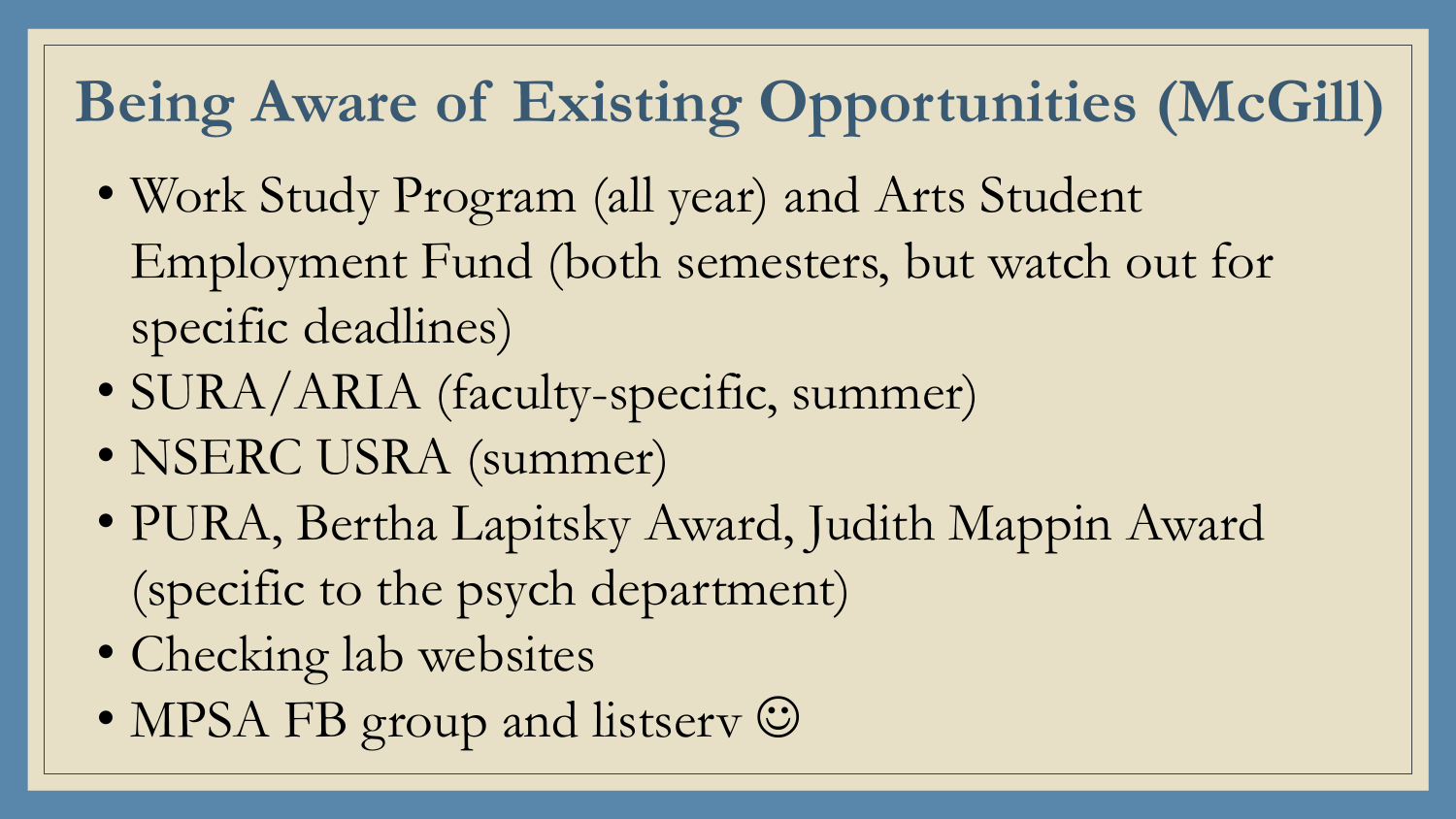#### **WORK STUDY PROGRAM**

"Program is designed to help students with **demonstrated financial need** find jobs on or near campus with flexible work schedules to fit in around class timetables."

For more info and to apply: https://www.mcgill.ca/studentaid /work-study/students

#### **REQUIREMENTS**

- Must be full-time student
	- Satisfactory Academic Standing
- Have Applied for and be receiving maximun gov, aid for which you are eligible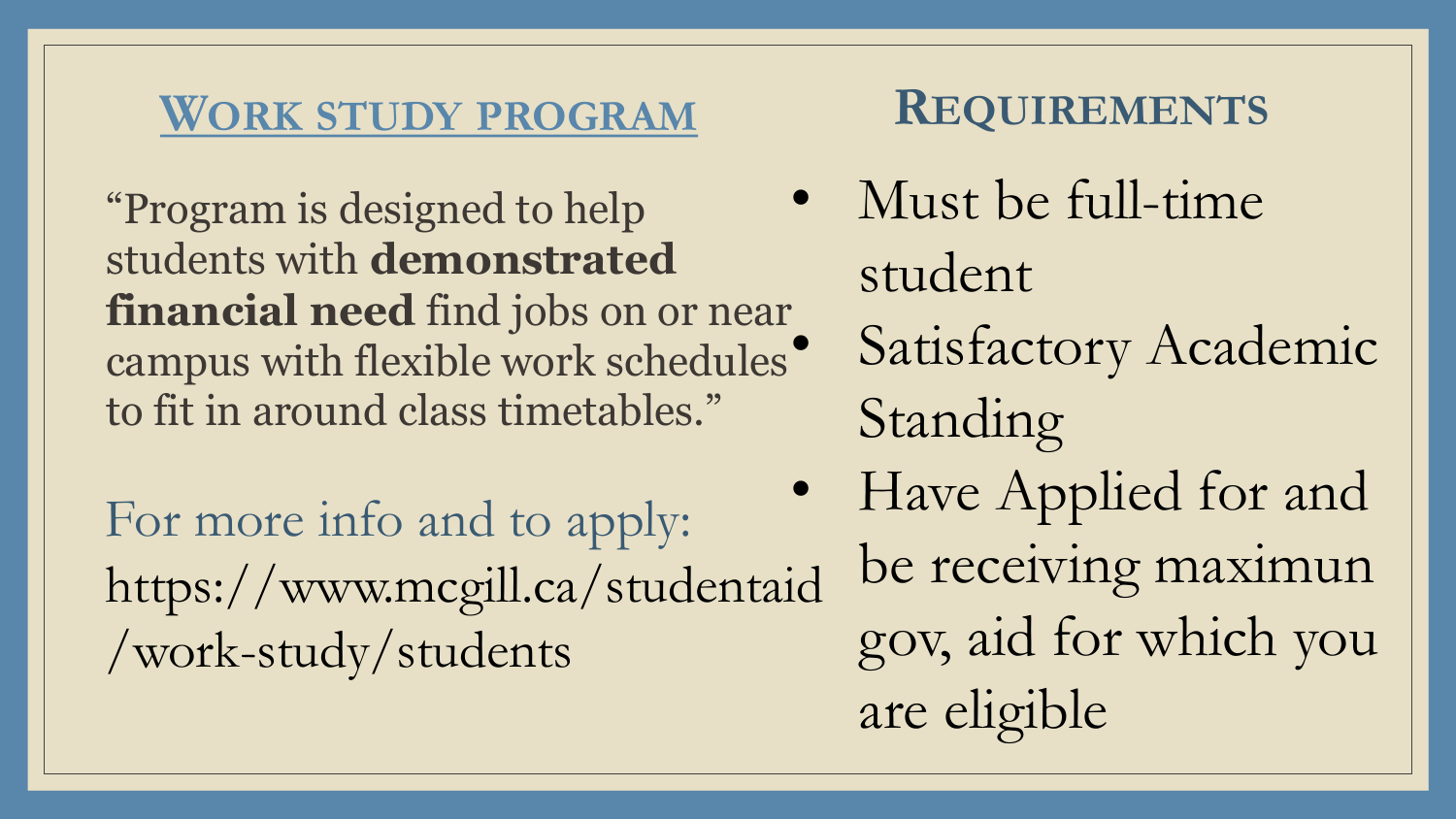#### **ARTS STUDENT**

#### **EMPLOYMENT FUND**

"supports career-advancing and/or academically-based employment opportunities for Arts undergraduate students. These include Casual Research Assistant positions with professors within the Faculty of Arts, as well as various employment opportunities with other units across campus."

For more info:

<http://ausmcgill.com/services/employment-fund/>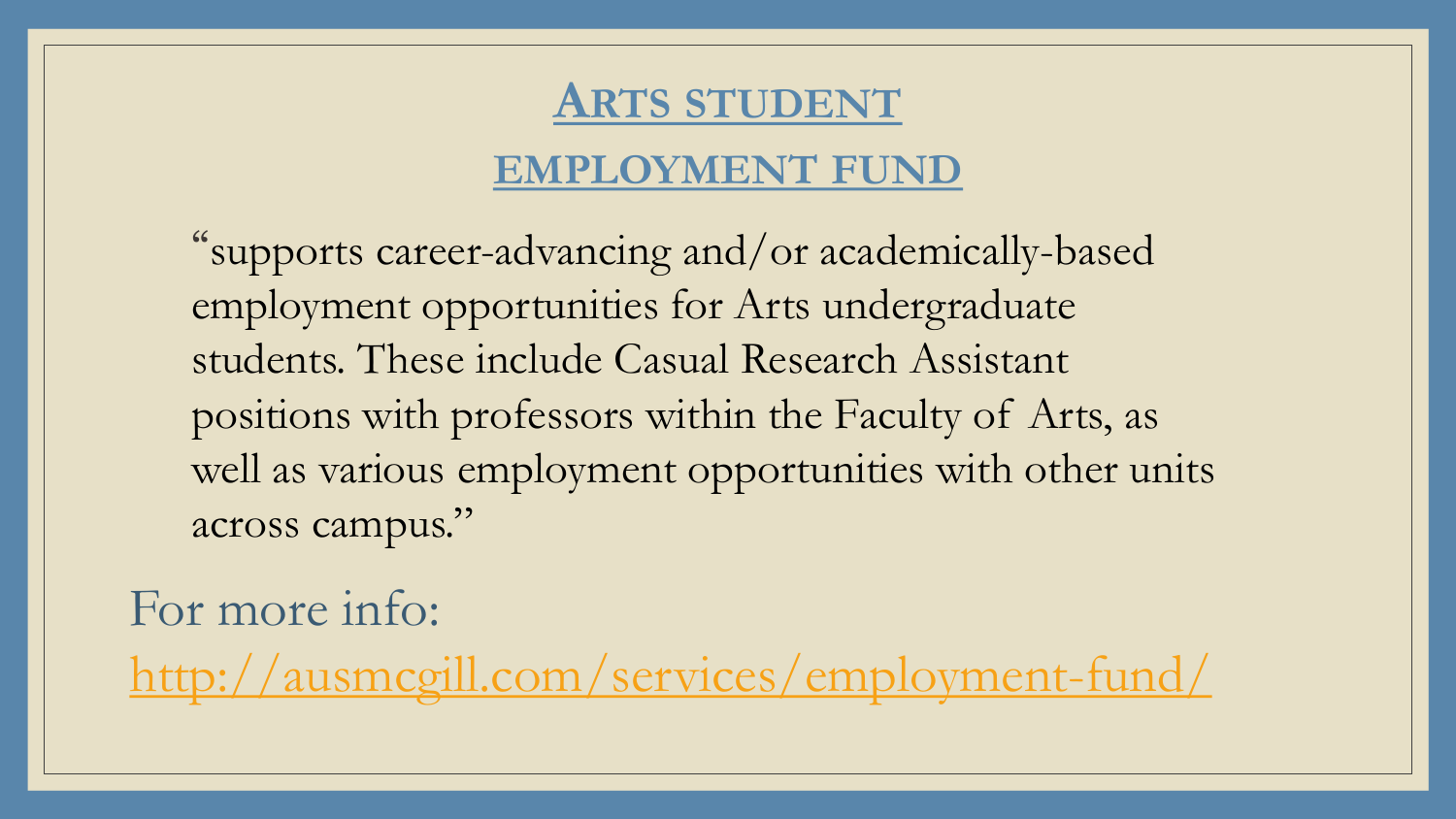### **SURA**



- **B.Sc. Or B.A. & Sc.**
- **7000\$ minimum (in 2019)**
- **16 weeks of full-time research**
- **Returning B.A. or B.A. & Sc. in fall**
- **4000\$ (in 2019) for 11 weeks of full-time research (30 hrs/week)**

For more info and to apply: [https://www.mcgill.ca/science/resear](https://www.mcgill.ca/science/research/ours/sura) **have completed 60 credits**  ch/ours/sura [https://www.mcgill.ca/arts](https://www.mcgill.ca/arts-internships/research)internships/research • **Minimum CGPA of 3.0, must before** • **Have not received in ARIA in previous year**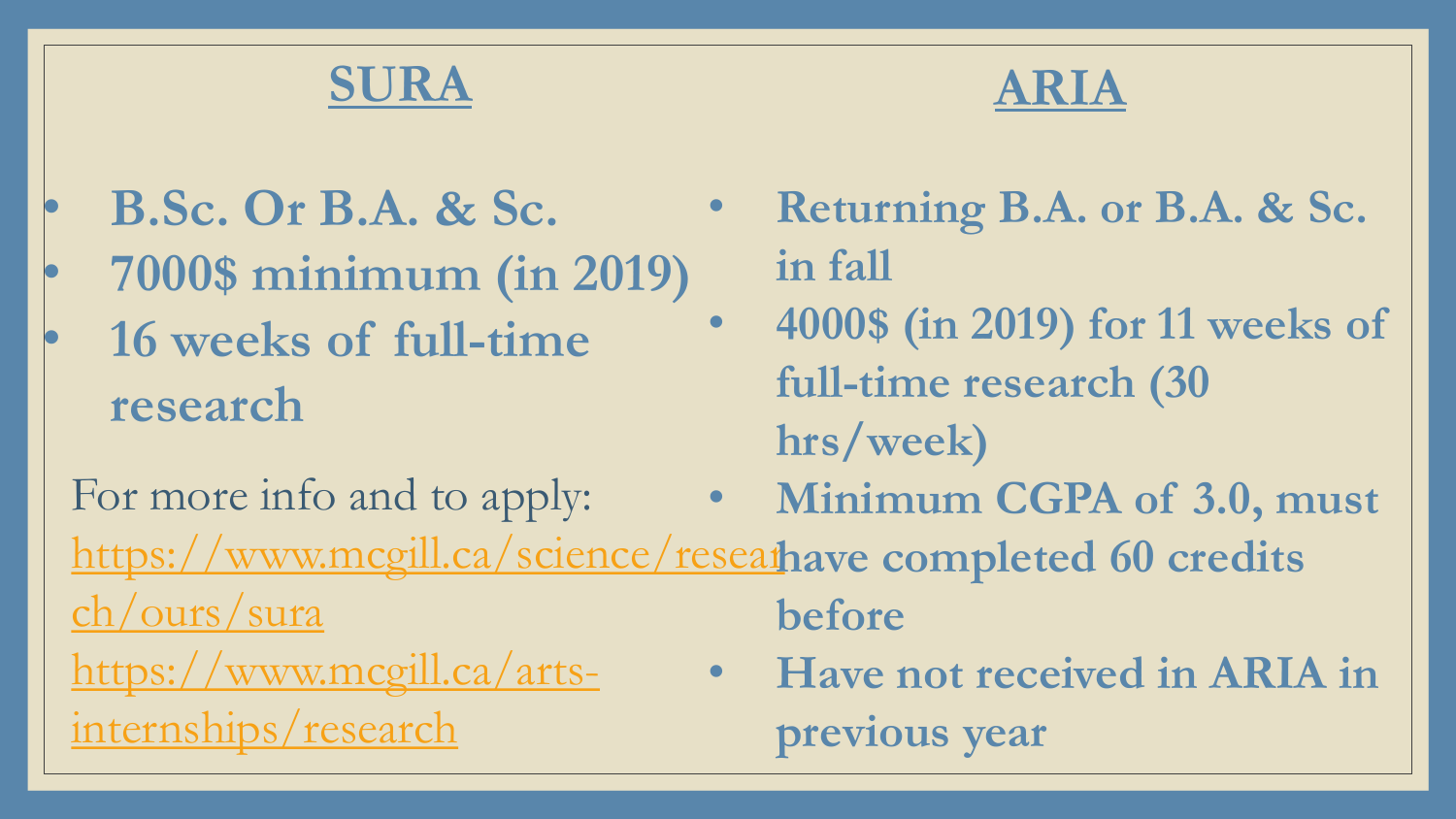#### **NSERC USRA**

- **B.Sc. Or B.A. & Sc.**
- **6500\$ minimum (in 2018)**
- **16 weeks of full-time research (May-August)**
- **Can be used with profs at another university, as long as receiving NSERC funding**
- **International students are not eligible to apply**

For more info and to apply:

<https://mcgill.ca/science/research/ours/nserc>

[http://www.nserc-crsng.gc.ca/Students-Etudiants/UG-PC/USRA-](http://www.nserc-crsng.gc.ca/Students-Etudiants/UG-PC/USRA-BRPC_eng.asp)BRPC\_eng.asp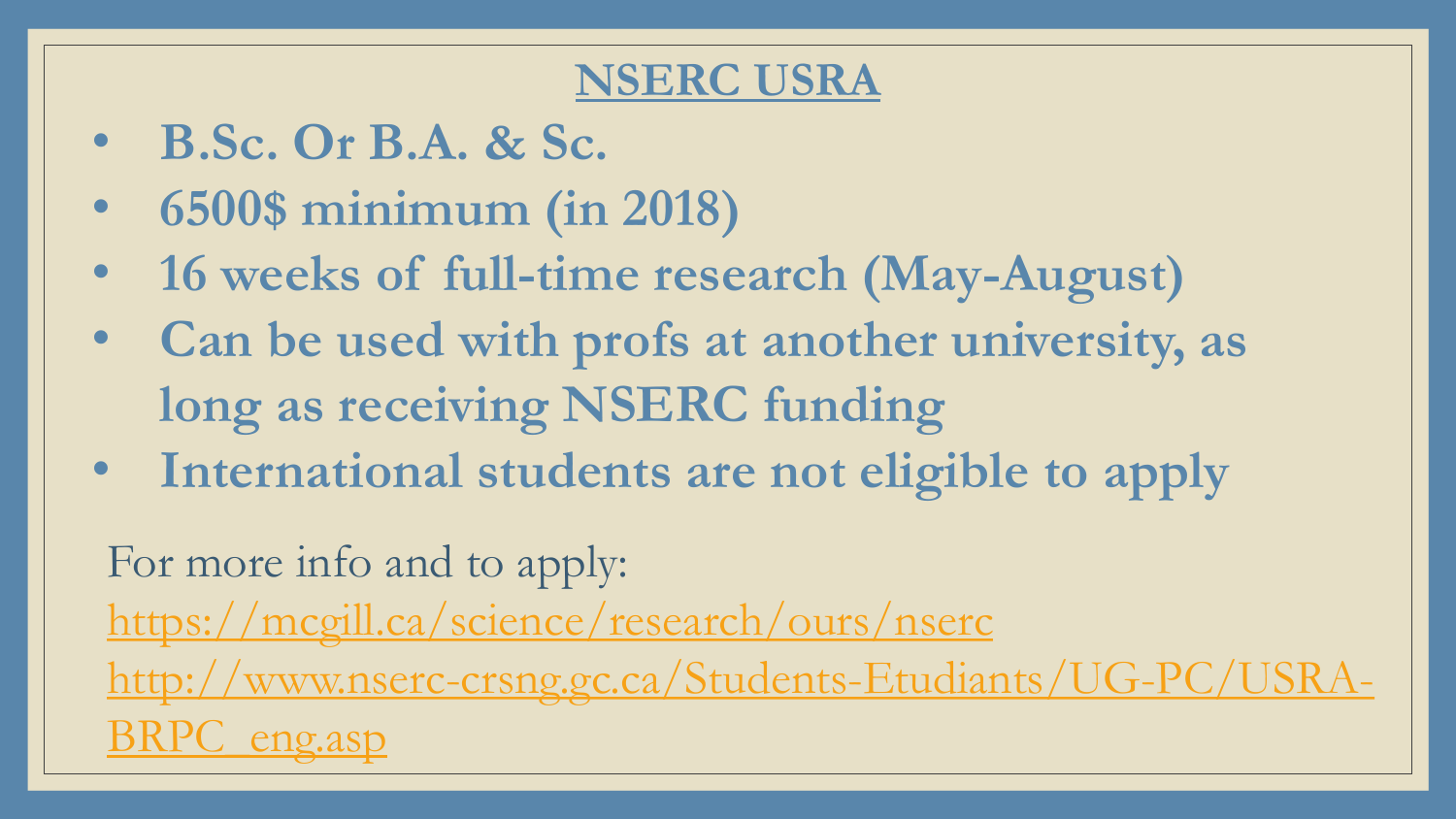## **PURA**

- **7000\$ or 3500\$ part-time**
- **16 weeks of full-time research (30 hrs/wk) or 15 hrs/wk)**
- **Minimum CGPA of 3.3**
- **Supervisor must be fulltime member of Psych**

For more info and to apply:

**Department**

**BERTHA LAPITSKY (CHILD DEV.) AND JUDITH MAPPIN (WOMEN'S HEALTH) AWARD** • **7000\$ (in 2019) for 16 weeks of full-time research**  • **Minimum CGPA of 3.3** • **Supervisor must be full-time** 

**member of Psych Department conducting research in respective field**

https://www.mcgill.ca/psychology/undergraduate/currentstudents/research-opportunities/summer-fellowships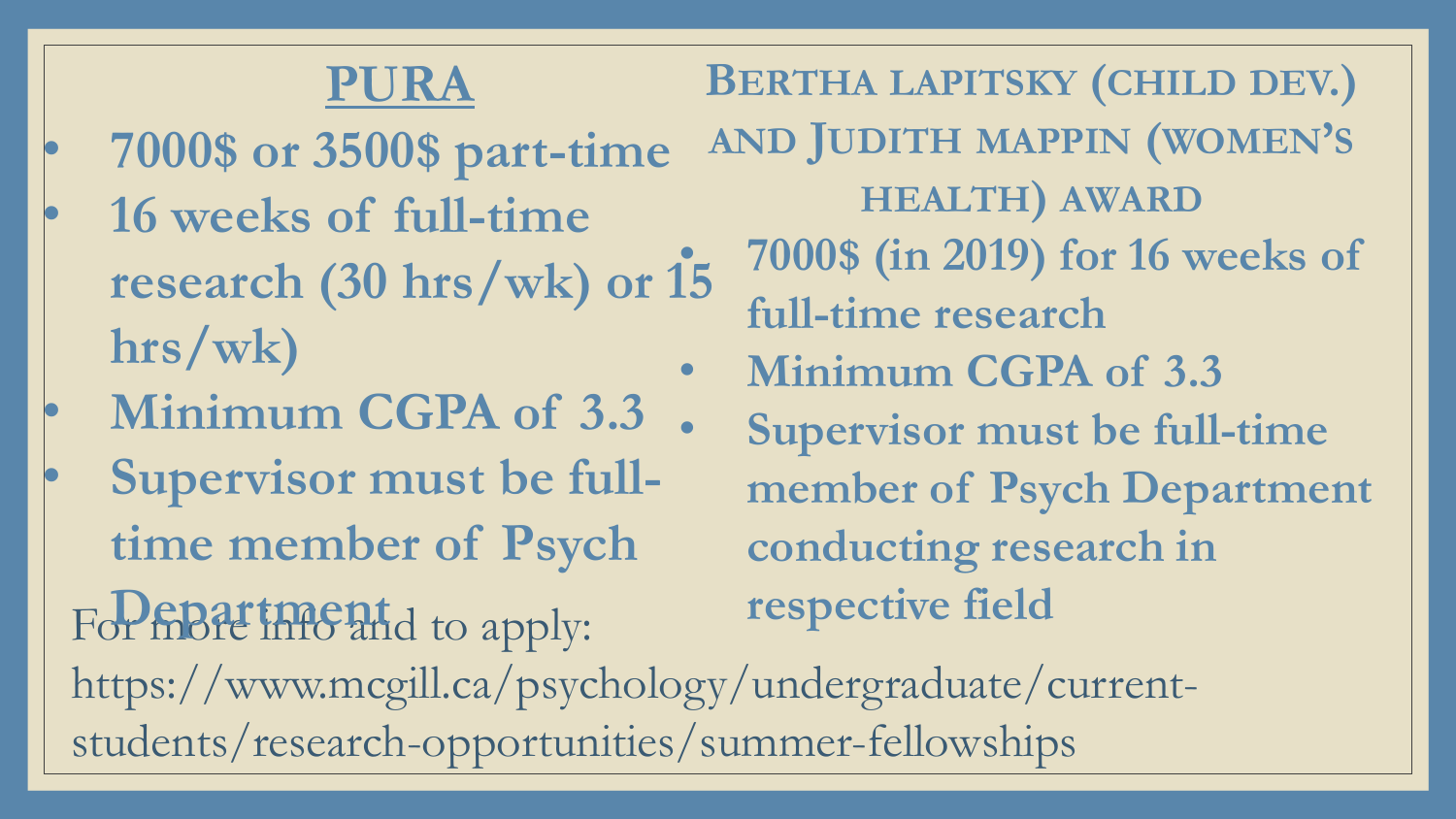## **OUTSIDE OF MCGILL AND CANADA**

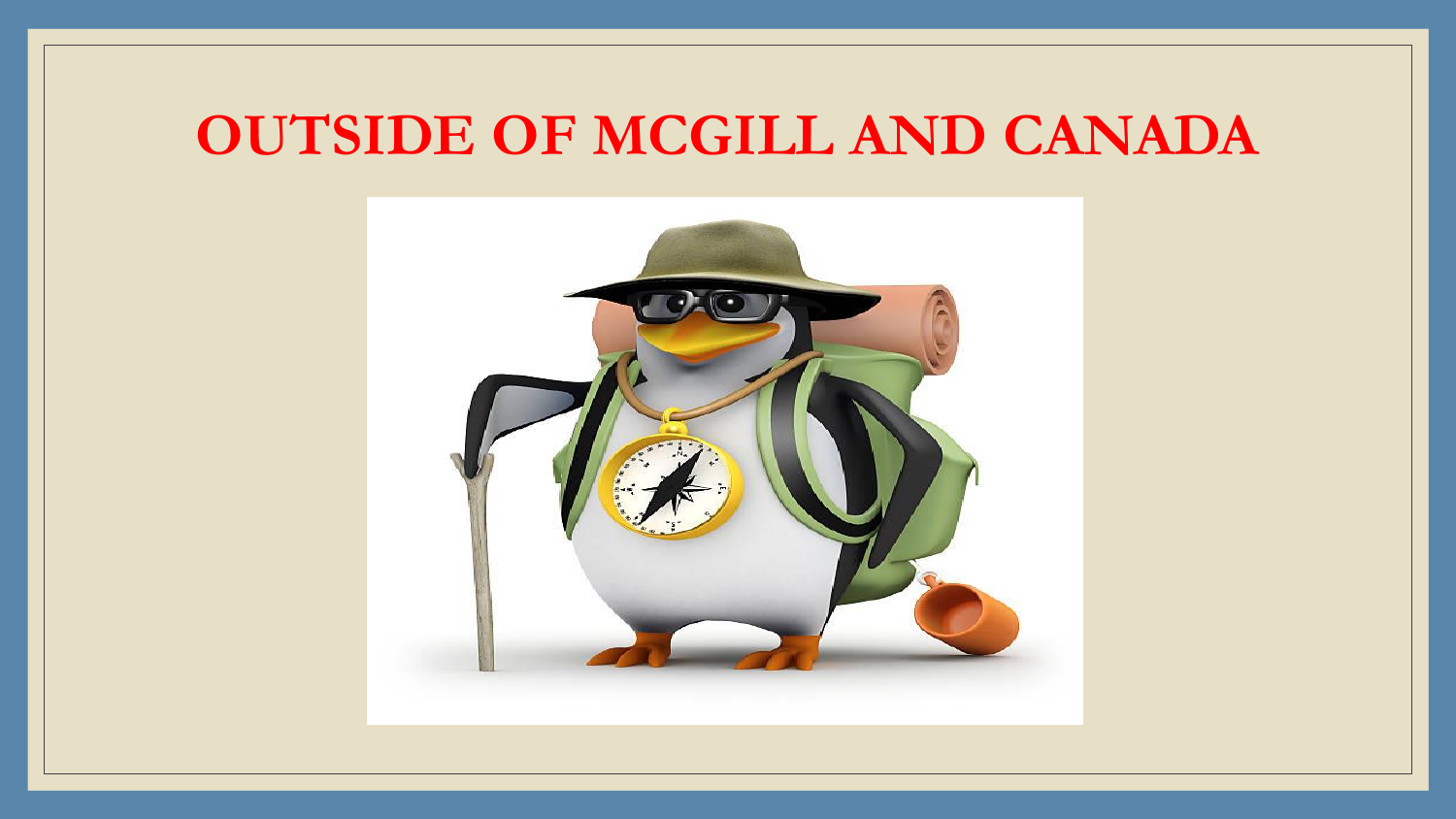**SUMMER INTERNSHIPS AT L'INSTITUT NATIONAL DE LA RECHERCHE SCIENTIFIQUE (INRS)**

#### **DEADLINE: FEBRUARY 1ST**

For more info and to apply: http://www.inrs.ca/stages1ercycle.

## **REQUIREMENTS**

- Must have completed at least one year
- Minimum GPA of 3.2/4.3 or equivalent
- CV, letter of intent and transcript • French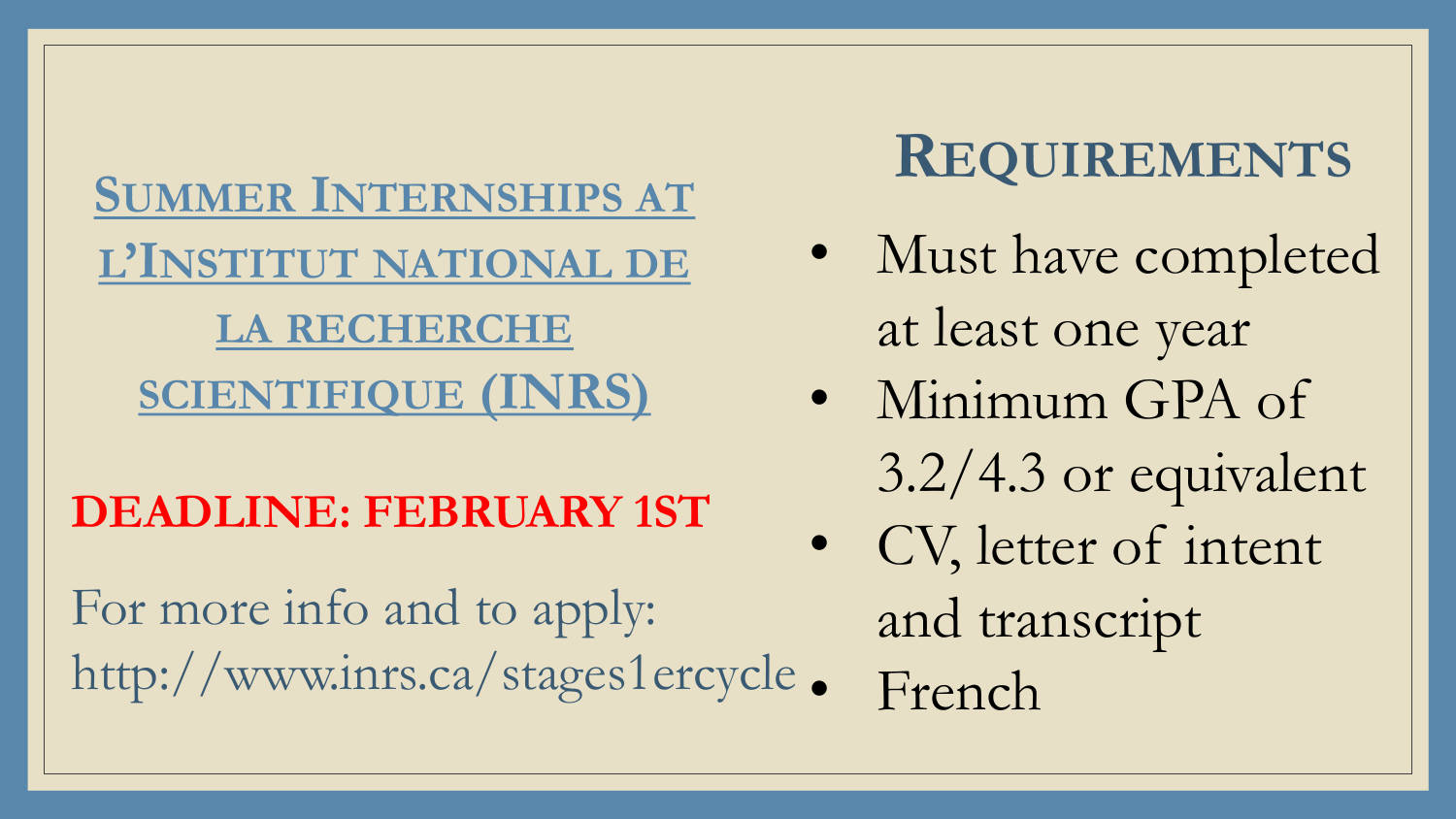### **GLOBALINK RESEARCH AWARD (12-24 WEEKS) (6000\$)**

Applications accepted on an ongoing basis, but if want to travel for a specific date:

For more info and to apply: https://www.mitacs.ca/en/progra [ms/globalink/globalink-research](https://www.mitacs.ca/en/programs/globalink/globalink-research-award)award January for summer May for fall September for winter

### **ELIGIBILITY**

- Cannot undertake a research project in a country where they hold citizenship (unless they are a permanent resident or citizen of Canada
- 60 credits completed
- B average in two semester prior to applying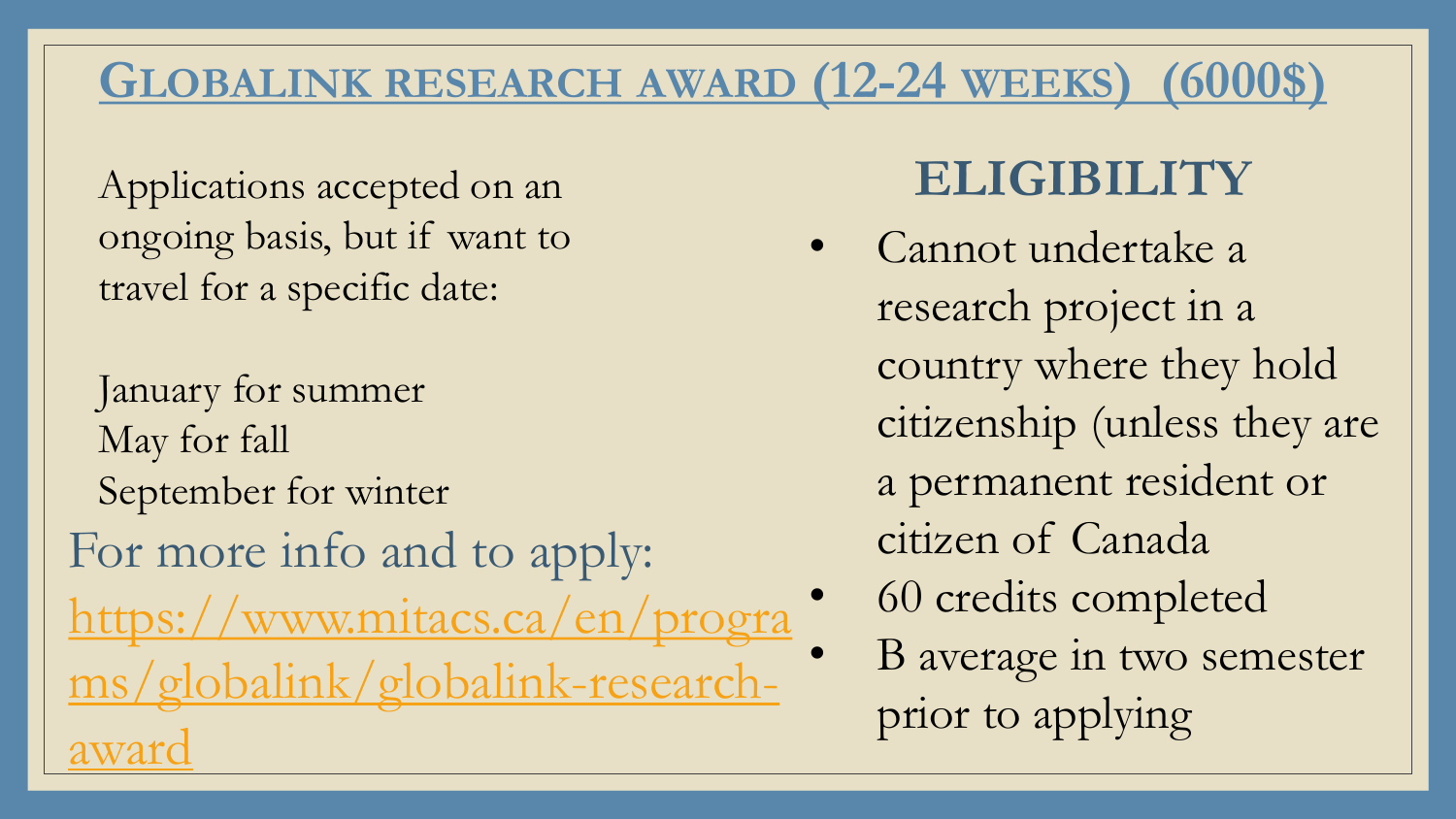**CHU STE-JUSTINE SUMMER INTERNSHIP (350\$/WEEK FOR 8-12 WEEKS, 35 HRS/WK) DEADLINE: DECEMBER 1ST**

For more info and to apply:https://research.ch [usj.org/en/Etudiants/Fai](https://research.chusj.org/en/Etudiants/Faire-un-stage/Stages-d-ete/Description-du-programme) re-un-stage/Stages-dete/Description-duprogramme

- be enrolled in a university undergraduate program and have completed at least four (4) semesters of the current university program at the beginning of the internship
- have a minimum average of 3.5 out of 4.3 (or the equivalent of  $a B +$ ) in his current study program
- not hold another scholarship for the internship.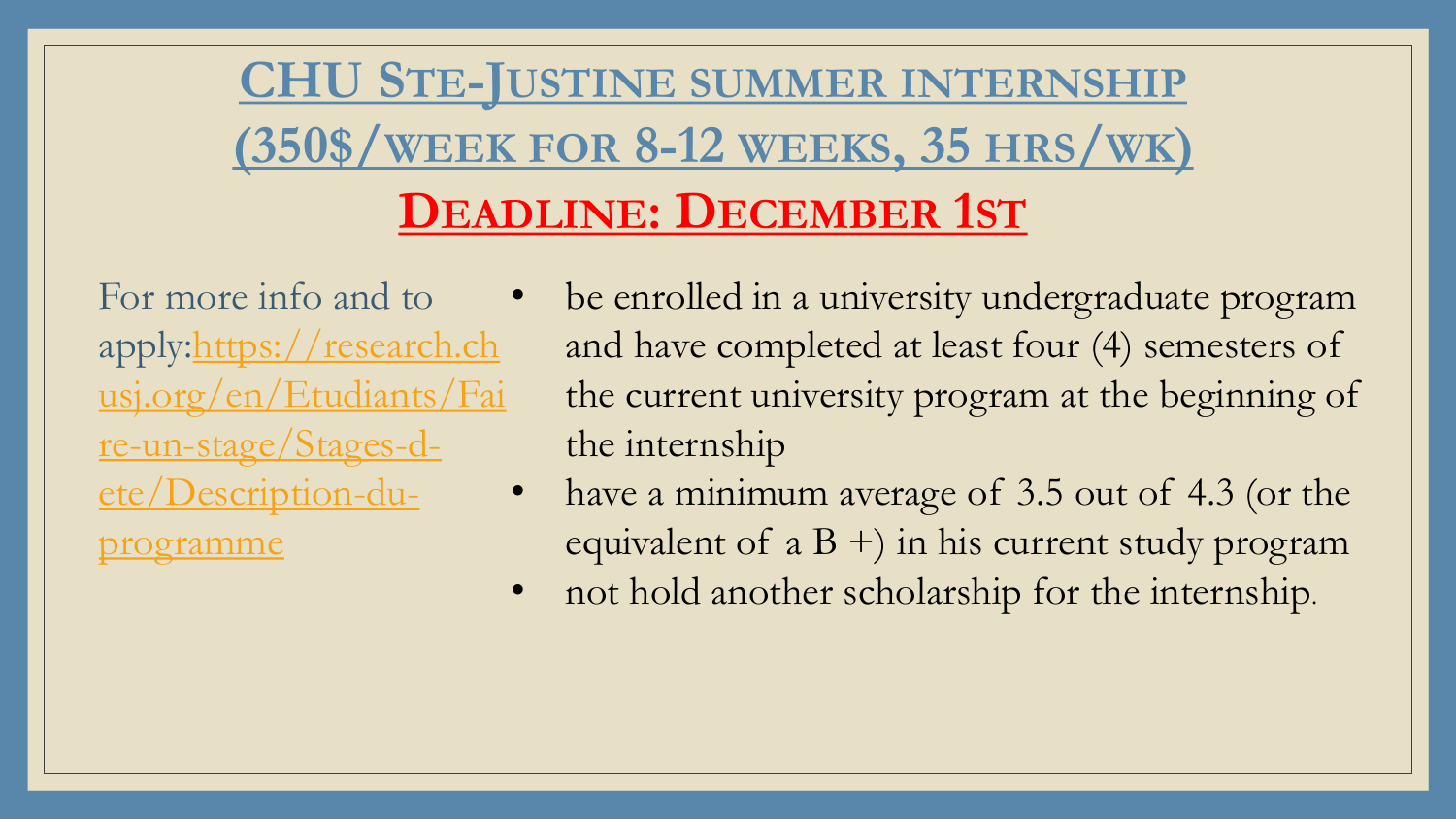#### **CREATING OPPORTUNITIES FOR YOURSELF**

- Don't be afraid to reach out to profs
- Look at research outside of psychology
- Contact profs at hospitals and other universities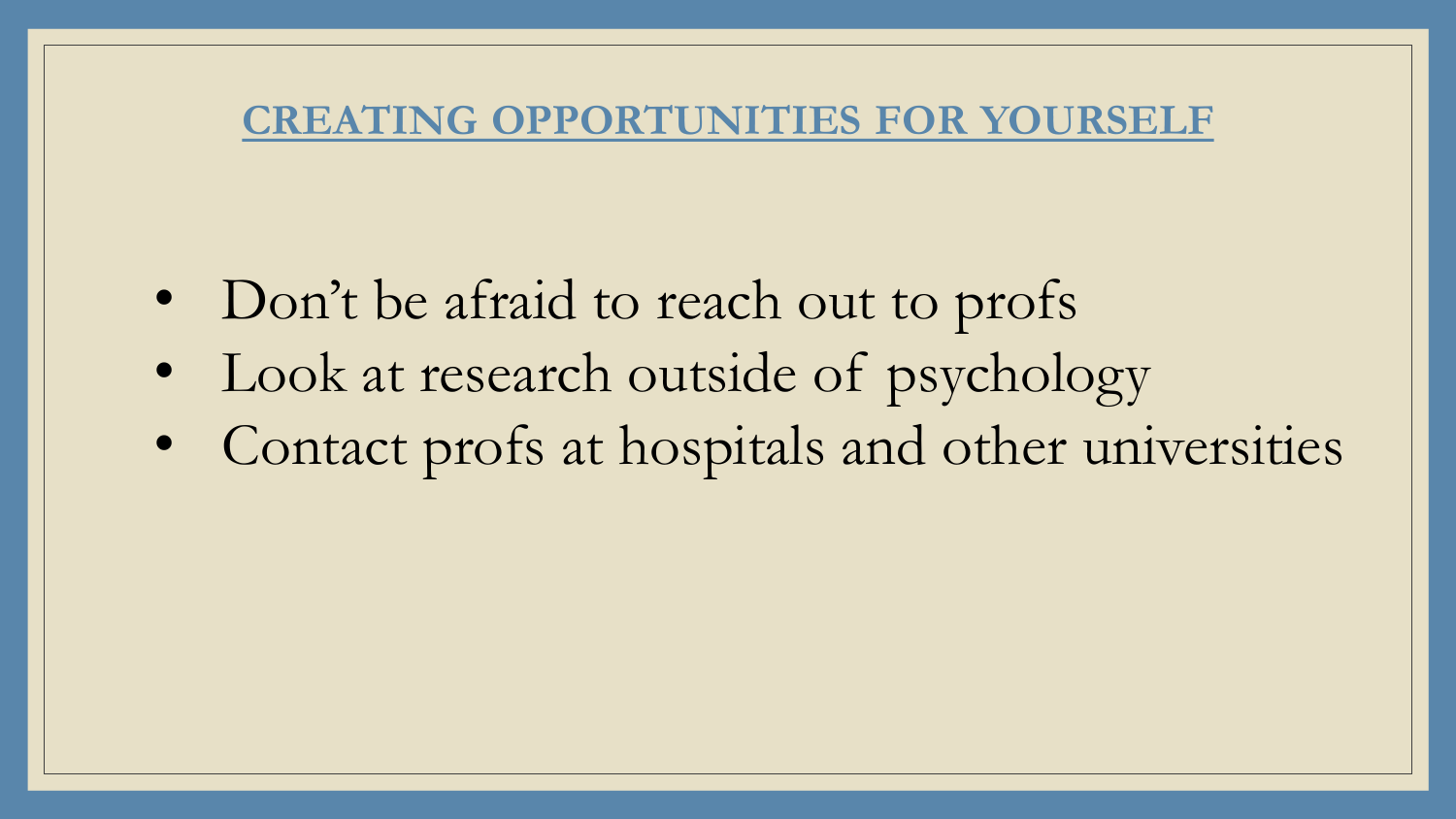